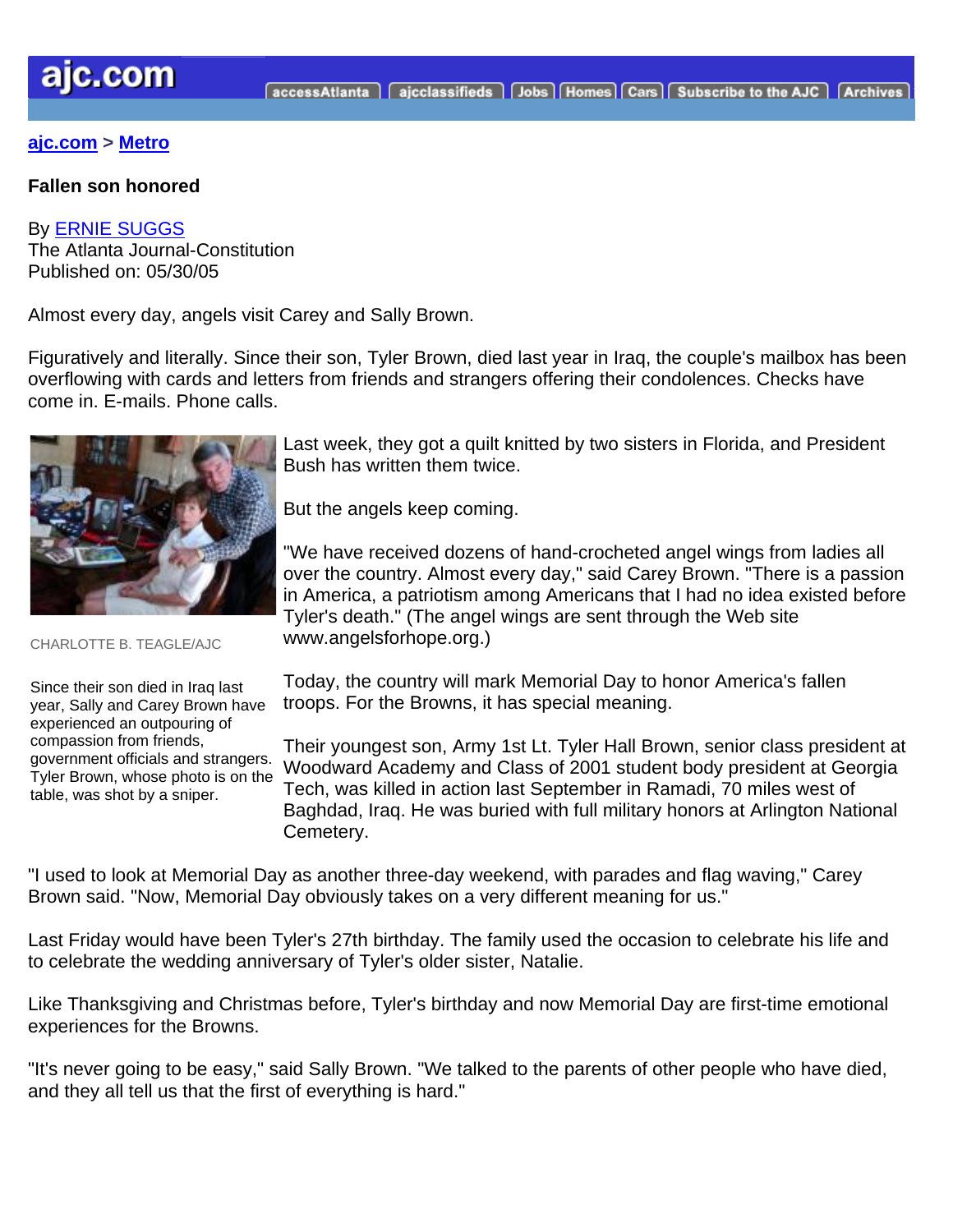"I am convinced Tyler's beautiful character is a direct reflection of you and your family." Wendy

At 7 a.m. on Sept. 15, 2004, the Browns received a knock on their door from an Army chaplain, informing them that their son had been killed in action the day before.

Tyler Brown was slain by a sniper as he led a reconnaissance patrol in an Iraqi town infested with insurgents. His Army unit, 1st Battalion, 9th Infantry Regiment, had been deployed from South Korea in early September and had been in Iraq only two weeks when he was killed.

## **'Focused, determined'**

Tyler Brown got the military bug from his father, who was in the Army during the Vietnam War, serving mostly as a military policeman at Fort Gordon.

At Georgia Tech, Tyler Brown joined ROTC and entered the Army in 2001.

"I didn't want him to do this, but he was focused and determined," said Sally Brown, adding that after leaving Korea, Tyler Brown could have joined the honor guard. "When Iraq took front page, he made a choice to go. He wanted to go command his platoon. I was devastated. But I knew he was very intelligent, strong and focused and made his own decisions."

Older brother Brent Brown agreed that Tyler was driven in whatever he did, although he wasn't clear what his future held.

"We always talked about that, but he didn't know what he wanted to do," Brent Brown, 34, said. "He kept his options open. He considered staying in the Army or going to graduate school. He wanted to do a lot of things. He had an open mind."

What has been most surprising for the Brown family has been the outpouring they have received from all over the country.

"We are still being contacted by so many people who have been so loving and tender to us," Sally Brown said. "We have been so blessed. The angels every day in the mail. We still haven't been able to get through all of the things."

"You have every reason to be extremely proud of your son. He was a hero in every aspect even before he went to war." Lisa

"As horrific as the past months have been in one respect, there is 'good news' within the outpouring of support, care and love we have received from many around the world we do not know and will never meet," said Carey Brown, who is the national president of the Georgia Tech Alumni Association. "It is amazing how America honors its fallen heroes."

# **Scholarship set up**

When Tyler died, his family set up the Tyler Hall Brown Scholarship at Georgia Tech, to be awarded to a Woodward Academy graduate. The family donated the checks they received to the scholarship fund.

The first winner was named earlier this month at the academy's awards banquet.